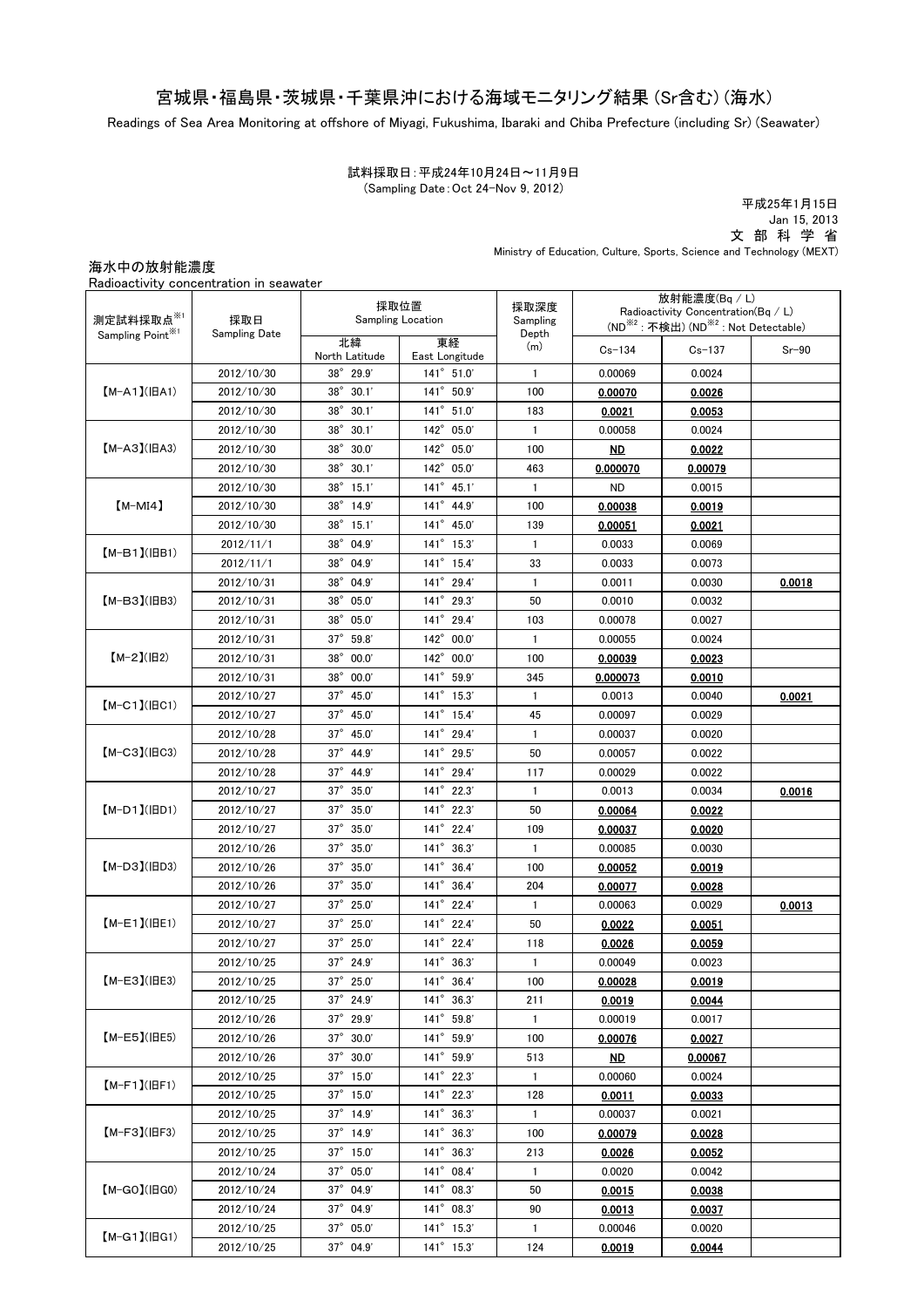| 測定試料採取点 <sup>※1</sup><br>Sampling Point <sup>※1</sup> | 採取日<br>Sampling Date | 採取位置<br><b>Sampling Location</b> |                      | 採取深度<br>Sampling<br>Depth | 放射能濃度(Bq/L)<br>Radioactivity Concentration(Bq / L)<br>(ND <sup>※2</sup> : 不検出) (ND <sup>※2</sup> : Not Detectable) |            |         |
|-------------------------------------------------------|----------------------|----------------------------------|----------------------|---------------------------|--------------------------------------------------------------------------------------------------------------------|------------|---------|
|                                                       |                      | 北緯<br>North Latitude             | 東経<br>East Longitude | (m)                       | $Cs - 134$                                                                                                         | $Cs - 137$ | $Sr-90$ |
| 【M-G3】(旧G3)                                           | 2012/11/4            | 37° 05.0'                        | 141° 29.4'           | $\mathbf{1}$              | 0.00073                                                                                                            | 0.0026     |         |
|                                                       | 2012/11/4            | 37° 05.0'                        | 141° 29.4'           | 100                       | 0.00045                                                                                                            | 0.0021     |         |
|                                                       | 2012/11/4            | $37^\circ$<br>05.0'              | $141^\circ$<br>29.3' | 190                       | 0.0019                                                                                                             | 0.0050     |         |
| $[M-G4]$ ( $ HG4$ )                                   | 2012/11/4            | 37° 00.0'                        | 141° 45.0'           | $\mathbf{1}$              | 0.00092                                                                                                            | 0.0030     |         |
|                                                       | 2012/11/4            | $37^\circ$<br>00.0'              | 141° 45.0'           | 100                       | 0.00036                                                                                                            | 0.0022     |         |
|                                                       | 2012/11/4            | $37^\circ$<br>00.0'              | $141^{\circ}$ 45.0'  | 647                       | <u>ND</u>                                                                                                          | 0.00046    |         |
| 【M-H1】(旧H1)                                           | 2012/11/5            | $36^{\circ}$ 54.9'               | $141^{\circ}$ 08.3'  | $\mathbf{1}$              | 0.00077                                                                                                            | 0.0029     |         |
|                                                       | 2012/11/5            | $36^\circ$<br>55.0'              | 141° 08.4'           | 119                       | 0.0012                                                                                                             | 0.0033     |         |
| 【М-НЗ】(旧Н3)                                           | 2012/11/5            | $36^\circ$<br>55.0'              | $141^\circ$<br>22.4' | $\mathbf{1}$              | 0.00075                                                                                                            | 0.0025     |         |
|                                                       | 2012/11/5            | $36^\circ$<br>55.0'              | 141° 22.4'           | 100                       | 0.00091                                                                                                            | 0.0028     |         |
|                                                       | 2012/11/5            | $36^{\circ}$<br>55.0'            | 141° 22.4'           | 215                       | 0.0021                                                                                                             | 0.0055     |         |
| $(M-IO)(IBIO)$                                        | 2012/11/3            | $36^\circ$<br>45.0'              | 140° 52.9'           | $\mathbf{1}$              | 0.0041                                                                                                             | 0.0087     |         |
|                                                       | 2012/11/3            | $36^\circ$<br>45.0'              | 140° 53.1'           | 63                        | 0.0045                                                                                                             | 0.0096     |         |
|                                                       | 2012/11/3            | $36^\circ$<br>45.0'              | 140° 57.0'           | $\mathbf{1}$              | 0.00040                                                                                                            | 0.0019     |         |
| $[M-I1](\vert \vert II1)$                             | 2012/11/3            | $36^{\circ}$<br>45.1'            | 140° 57.0'           | 50                        | 0.00045                                                                                                            | 0.0020     |         |
|                                                       | 2012/11/3            | $36^\circ$<br>45.0'              | $140^\circ$<br>56.9' | 86                        | 0.0015                                                                                                             | 0.0038     |         |
| $[M-I3](H13)$                                         | 2012/11/5            | $36^\circ$<br>45.0'              | $141^{\circ}$ 11.0   | $\mathbf{1}$              | 0.00068                                                                                                            | 0.0024     |         |
|                                                       | 2012/11/5            | $36^\circ$<br>45.0'              | 141° 11.0'           | 100                       | 0.00054                                                                                                            | 0.0021     |         |
|                                                       | 2012/11/5            | $36^{\circ}$<br>44.9             | 141° 11.0'           | 171                       | 0.0021                                                                                                             | 0.0045     |         |
| $[M-J1](HJI)$                                         | 2012/11/7            | $36^\circ$<br>25.0'              | $140^\circ$<br>43.0' | $\mathbf{1}$              | 0.0057                                                                                                             | 0.013      | 0.0020  |
|                                                       | 2012/11/7            | $36^\circ$<br>25.0'              | 140° 43.0'           | 38                        | 0.0026                                                                                                             | 0.0053     |         |
| $[M-J3](HJ3)$                                         | 2012/11/8            | $36^\circ$<br>25.0'              | $141^{\circ}$ 04.1'  | $\mathbf{1}$              | 0.00075                                                                                                            | 0.0028     |         |
|                                                       | 2012/11/8            | $36^\circ$<br>25.1'              | 141° 04.0'           | 100                       | 0.00084                                                                                                            | 0.0027     |         |
|                                                       | 2012/11/8            | $36^\circ$<br>25.0'              | 141° 04.0'           | 554                       | 0.00017                                                                                                            | 0.00077    |         |
| $[M-IB2]$                                             | 2012/11/7            | $36^\circ$<br>25.0'              | 140° 51.0'           | $\mathbf{1}$              | 0.0012                                                                                                             | 0.0035     |         |
|                                                       | 2012/11/7            | $36^\circ$<br>25.0'              | $140^\circ$<br>50.9' | 102                       | 0.00072                                                                                                            | 0.0027     |         |
| $[M-K1](HK1)$                                         | 2012/11/8            | $36^\circ$<br>03.9               | $140^\circ$<br>43.0  | $\mathbf{1}$              | 0.011                                                                                                              | 0.019      |         |
|                                                       | 2012/11/8            | $36^\circ$<br>04.0'              | $140^\circ$<br>43.0' | 21                        | 0.0064                                                                                                             | 0.013      |         |
| $[M-IB4]$                                             | 2012/11/8            | 36° 04.9'                        | 140° 51.9'           | $\mathbf{1}$              | 0.00063                                                                                                            | 0.0025     |         |
|                                                       | 2012/11/8            | $36^\circ$<br>05.1'              | $140^\circ$<br>51.9' | 107                       | 0.0011                                                                                                             | 0.0033     |         |
| $[M-L1](HL1)$                                         | 2012/11/9            | $35^\circ$<br>45.0'              | 57.0'<br>$140^\circ$ | $\mathbf{1}$              | 0.0014                                                                                                             | 0.0038     |         |
|                                                       | 2012/11/9            | $35^\circ$<br>45.0'              | 140° 57.0'           | 33                        | 0.0022                                                                                                             | 0.0050     |         |
| $[M-L3](HL3)$                                         | 2012/11/9            | $35^\circ$<br>45.0'              | 141° 11.0'           | $\mathbf{1}$              | 0.0014                                                                                                             | 0.0038     |         |
|                                                       | 2012/11/9            | $35^\circ$<br>45.1'              | $141^{\circ}$ 11.0'  | 100                       | 0.0012                                                                                                             | 0.0034     |         |
|                                                       | 2012/11/9            | $35^\circ$<br>45.0'              | 141° 11.0'           | 152                       | 0.00054                                                                                                            | 0.0025     |         |
| $[M-24](H24)$                                         | 2012/11/9            | $35^\circ$<br>30.0'              | $141^{\circ}$ 00.0'  | $\mathbf{1}$              | <b>ND</b>                                                                                                          | 0.0013     |         |
|                                                       | 2012/11/9            | 35° 30.0'                        | 140° 59.9'           | 100                       | 0.00055                                                                                                            | 0.0022     |         |

※1 【 】内の番号は、図の測点番号に対応。

※1 The character enclosed in parentheses indicates Sampling Point in figure.

※2 NDの記載は、海水の放射能濃度の検出値が検出下限値を下回る場合。

【M-A3】(旧A3):Cs-134 0.00074 Bq/L、【M-E5】(旧E5):Cs-134 0.000070 Bq/L、【M-G4】(旧G4):Cs-134 0.000060 Bq/L、【M-MI4】:Cs-134 0.00012 Bq/L、【M-24】(旧24):Cs-134 0.00021 Bq/L ※2 ND indicates the case that the detected radioactivity concentration in seawater was lower than the detection limits.

【M-A3】(old A3):Cs-134 0.00074 Bq/L、【M-E5】(old E5):Cs-134 0.000070 Bq/L、【M-G4】(old G4):Cs-134 0.000060 Bq/L、【M-MI4】:Cs-134 0.00012 Bq/L, 【M-24】(old 24):Cs-134 0.00021 Bq/L

\* 文部科学省の委託事業により、(公財)海洋生物環境研究所が採取した試料を(株)環境総合テクノスが分析。

\* The samples of seawater collected by Marine Ecology Research Institute (MERI) were analyzed by The General Environmental Technos Co. Ltd.,

on the request of Ministry of Education, Culture, Sports, Science and Technology(MEXT).

\* 「水浴場の放射性物質に関する指針について(改訂版)」(環境省)において、自治体等が水浴場開設の判断を行う際に考慮する、水浴場の放射性物質に係る水質の目安は、以下のとおり。 -放射性セシウム(放射性セシウム134及び放射性セシウム137の合計)が10Bq/L以下

\* "Guidelines for Radioactive Substances in Bathing Areas" released by Ministry of Environment gives an indication of the water quality for municipalities to open bathing areas as follows : - The concentration of radioactive Cs (Cs-134 and Cs-137) is lower than or equal to 10 Bq/L.

\* 太字下線データが今回追加分。それ以外は、平成24年12月21日に公表済み。

\* Boldface and underlined readings are new. Others were published on Dec 21, 2012.

(参考)

平成20-22年度「海洋環境放射能総合評価事業」の宮城海域、福島第一海域(福島第一発電所から約25km付近)及び茨城海域の表層海水の環境放射能調査の結果:

(宮城海域) Cs-137: 0.0012~0.0017Bq/L、(福島第一海域) Cs-137: 0.0011~0.0019Bq/L、(茨城海域) Cs-137: 0.0011~0.0020Bq/L

(宮城海域) Sr-90: 0.00092~0.0014Bq/L、(福島第一海域) Sr-90: 0.00091~0.0013Bq/L、(茨城海域) Sr-90: 0.00093~0.0014Bq/L

## (Reference)

The results of the environmental radioactivity measurement in the outer layer of the seawater in the sea area around Miyagi, Fukushima Dai-ichi NPP (around 25km distance from Fukushima Dai-ichi NPP) and Ibaraki shown in the report "Oceanic Environmental Radioactivity Synthesis Evaluation Business " FY 2008-2010 :

(The sea area of Miyagi) Cs-137: 0.0012~0.0017Bq/L, (The sea area around Fukushima Dai-ichi NPP) Cs-137: 0.0011~0.0019Bq/L, (The sea area of Ibaraki) Cs-137: 0.0011~0.0020Bq/L (The sea area of Miyagi) Sr-90: 0.00092~0.0014Bq/L, (The sea area around Fukushima Dai-ichi NPP) Sr-90: 0.00091~0.0013Bq/L, (The sea area of Ibaraki) Sr-90: 0.00093~0.0014Bq/L